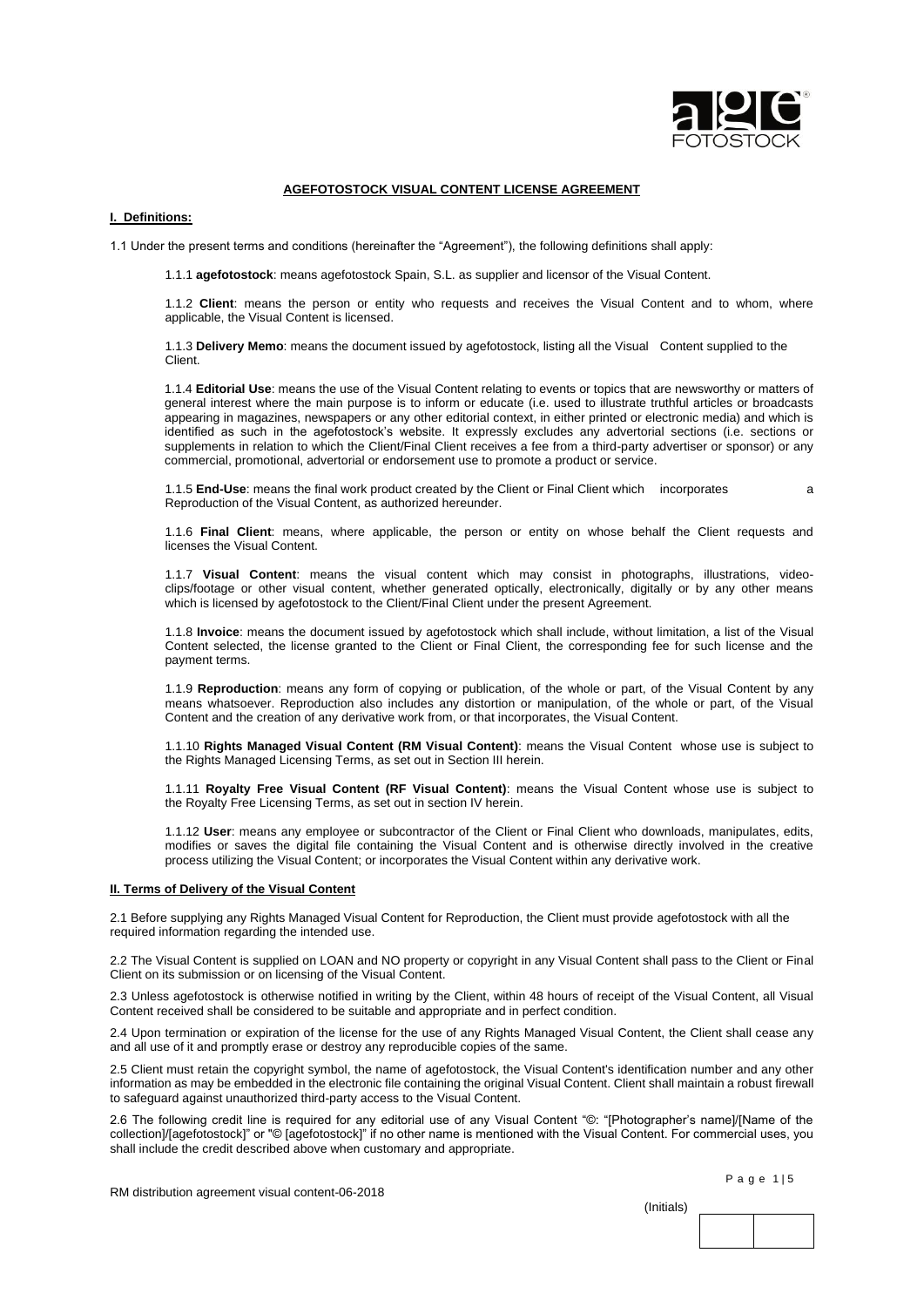

### **III. Licensing terms for Rights Managed Visual Content (RM Visual Content)**

3.1 Unless otherwise specified in the Invoice, the RM Visual Content is licensed on a non-exclusive basis and is strictly limited to the use, medium, period of time, print run, placement, size of image, territory, language and any other restrictions specified on the Invoice, which is incorporated into the present Agreement by this reference, and as incorporated together with the present terms constitutes the full license granted.

3.2 Unless otherwise stated in the Invoice, all licenses on the RM Visual Content are non-exclusive and granted for a single publication, single size, single territory, in one single language, and for a term of one (1) year from the date the applicable Invoice is issued. All rights not specifically granted to the Client are reserved.

3.3 The license granted on the RM Visual Content to the Client is non-transferable and non-assignable and may not be transferred or assigned to anyone without the prior written authorization of agefotostock. This means that any work that the Client produces using the RM Visual Content must be for the Client's own use or for the use of its direct employer or client, who must be the enduser of its work (Final Client) and as long as all relevant data pertaining to any such end-user is clearly stated in the Invoice for having been provided to agefotostock prior to licensing. Notwithstanding the foregoing, the rights to use and reproduce the RM Visual Content may be exercised by subcontractors of the Client/Final Client for preparation of the End-Use, provided that such subcontractors agree to abide by the terms of this Agreement.

3.4 The RM Visual Content cannot be used for any of the purposes listed in Section V of this Agreement.

3.5 The license fee on the RM Visual Content depends on the nature of the rights granted; therefore the Client undertakes to obtain an additional license before undertaking any expanded use of the RM Visual Content.

3.6 The Client may only make one (1) high-resolution backup copy of the RM Visual Content for security purposes only and therefore shall not make any other additional high resolution copy of the RM Visual Content without the prior written authorization of agefotostock.

### **IV. Licensing Terms for the Royalty Free Visual Content (RF Visual Content)**

4.1 **Standard Royalty Free License:** Under the terms of a standard Royalty Free License, the Client is granted a non-exclusive, non-transferable, non-sublicensable, worldwide and perpetual license to Reproduce the RF Visual Content identified in the Invoice an unlimited number of times, in any and all media, for all purposes other than those uses prohibited in this Section and under Section V of this Agreement.

4.2 **Royalty Free Editorial License**: Under the terms of a Royalty Free Editorial License, the Client is granted a non-exclusive, non-transferable, non-sublicensable worldwide and perpetual license to Reproduce the RF Visual Content for a single Editorial Use.

4.3 The Client who purchases a license may have the RF Visual Content Reproduced by subcontractors of Client for preparation of the End-Use, provided that such subcontractors agree to abide by the provisions of this Agreement.

4.4 The Client may not, without obtaining the prior written consent of agefotostock and the payment of an additional license fee: (i) include the RF Visual Content in an electronic template intended to be Reproduced by third parties on electronic or printed products (for example, website templates, business card templates, electronic greeting card templates, and brochure design templates); or (ii) use or display RF Visual Content on websites or in any other medium involving the sale, license or other distribution of "on demand" products where the primary value of the product resides in the RF Visual Content itself including, without limitation, postcards, mugs, t-shirts, calendars, posters, screensavers or wallpapers on mobile telephones, or similar items.

4.5 The Client may store the RF Visual Content in a digital library, network configuration or similar arrangement to allow the RF Visual Content to be viewed by its employees, contractors and Final Client, so long as there are no more than ten (10) Users. Client must purchase additional seat licenses if there are more than ten (10) Users before such additional use begins.

### **V. Restriction on Use of the Visual Content**

5.1 The Visual Content cannot be used in the following ways:

5.1.1 for any pornographic, unlawful purpose or use or to defame any person or violate any person's right of privacy or publicity or to infringe upon any copyright, trade name, trademark or service mark of any person or entity. Advance written permission from agefotostock is required for use of any Visual Content for sensitive subjects, including without limitation, topics that may depict the subject matter of the Visual Content in a negative or unfavourable light.

5.1.2 used as or form part of a logo, trade name, service mark or trademark or used to infringe on anyone's logo, trade name, service mark or trademark.

5.1.3 to sell, license or distribute any derivative work containing any Visual Content (End-Use) in a way that would allow a third party to download, extract or access the Visual Content as a stand-alone file.

Page 2 | 5

(Initials)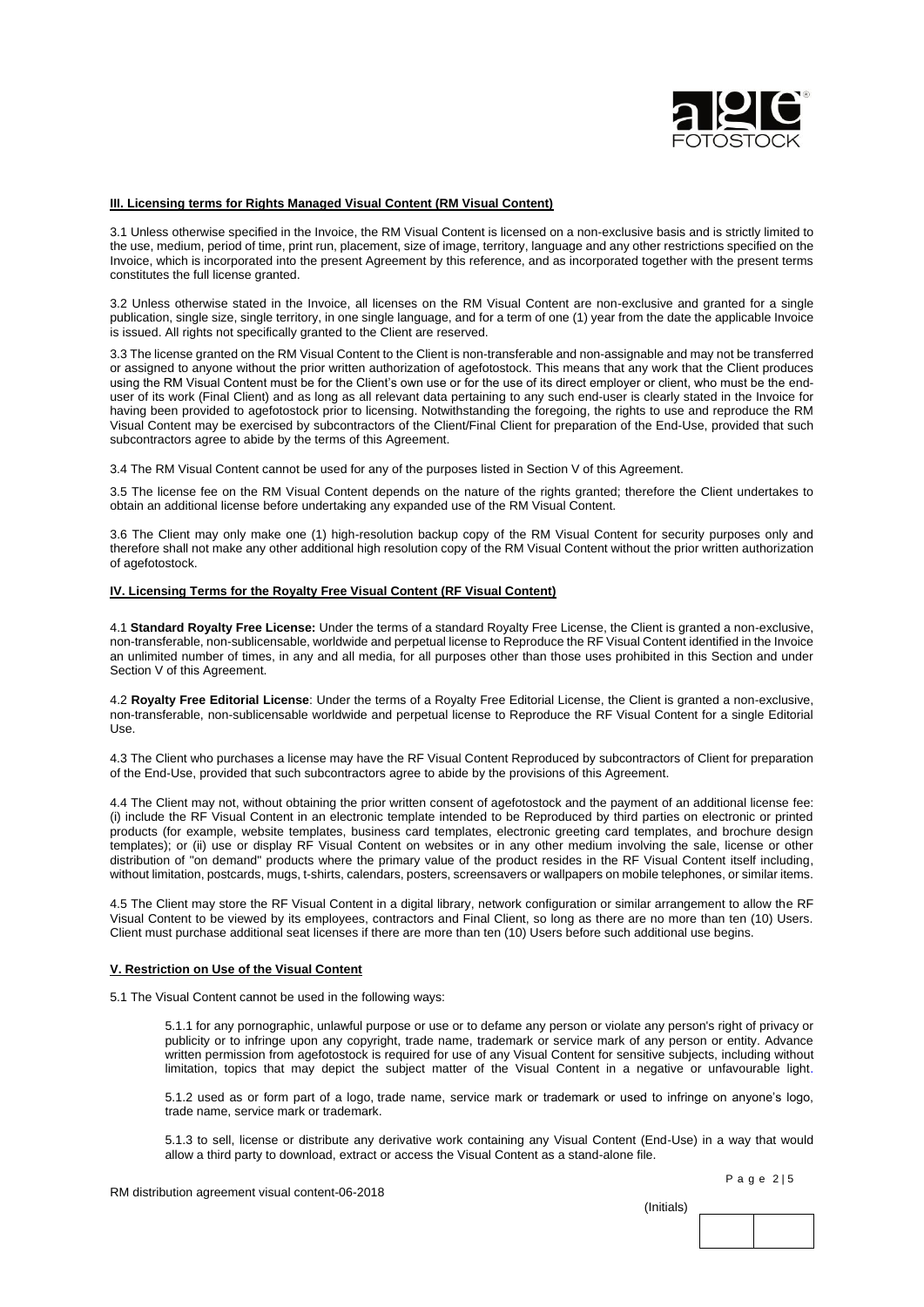

5.1.4 to be used in a way to allow or invite a third party to download, extract or access the Visual Content as a standalone file.

5.1.5 Visual Content restricted to Editorial Use, may not be used, without the prior written authorization of agefotostock, for any commercial, promotional, endorsement, advertising or merchandising use or altered in such a way as to compromise its editorial integrity.

## **VI. Releases and Third Party Rights**

6.1 Unless agefotostock expressly states otherwise in writing, and given that the Client and/or the Final Client are the only parties apprised of the specific context in which the Visual Content shall be used, the Client hereby acknowledges that the license granted by agefotostock does not include a license to, and agefotostock makes no warranties or representations that it licenses any rights related to any person depicted in the Visual Content, nor agefotostock can guarantee to be in possession (or the validity or effectiveness and scope if applicable) of the necessary authorizations from the persons depicted in the Visual Content for the intended use of the Visual Content. The same shall apply with regard to the authorizations that may be required for the use of names, brands, logos, entities or corporations which may also appear in the Visual Content.

6.2. Also, unless otherwise agreed in writing, and given that the Client or the End-User is the only party privy to the specific context in which the Visual Content shall be used, agefotostock neither transfers nor guarantees that it possesses any exploitation rights to the designs and works of art (e.g. architectural works), that may appear reproduced in the Visual Content. Therefore, when the license is granted to reproduce the Visual Content, the reproduction being authorized pertains solely to the Visual Content, independently of any rights that may correspond to the copyright holders of the work appearing in said Visual Content.

6.3. Unless otherwise agreed in writing, agefotostock shall not undertake to obtain the authorizations referred to in previous paragraphs 6.1 and 6.2, whereby the Client and/or the End-User must be the ones responsible to obtain such authorizations, if necessary. Therefore, the Client and/or the End-User shall be solely responsible to third parties for the use of the Visual Content, therefore holding agefotostock absolutely harmless to that end.

6.4 agefotostock shall not be held liable for any conflict that may arise as a result of any digital or analogue manipulation of the Visual Content, incorrect, improper or unauthorized use of the Visual Content, such as, for instance, those that serve to illustrate texts or contexts (of any kind, including advertising and commercial ones) that may harm the rights or interests of persons, companies, corporations, etc, and, in particular, when they may be considered slanderous, defamatory or infringing on third party rights, or otherwise illegal.

# **VII. Payment**

7.1 The Client is responsible for ensuring that all information appearing on the Invoice is true, accurate and complete.

7.2 All license fees are exclusive of any applicable sales or other transactional taxes, which are the sole responsibility of the Client (if any).

7.3 A late payment charge of one and one-half percent (1.5%) per month or the highest amount allowed by law shall be applied on any unpaid balance after the due date for payment stipulated on the Invoice. The maximum amount permitted by state law shall be imposed on each returned check.

## **VIII. Credit or Cancellation**

8.1 If any licensed Visual Content is not reproduced by the Client in any way, the Client can, within thirty (30) days of the Invoice date, request in writing, the cancellation of the license. agefotostock may then proceed to cancel the licence and issue a credit to the Client's account or credit card in the following ways:

8.1.1 an amount up to 100% of the license fee may be credited, if the request is received within 7 days of the Invoice date; or

8.1.2 an amount up to 50% of the license fee may be credited, if the request is received between 8 and 30 days of the Invoice date.

8.2 After thirty (30) days of the Invoice date, no cancellations will be accepted on the Visual Content and the full amount invoiced must be paid.

## **IX. Limited Warranty and Limitation of Liability**

9.1 agefotostock warrants i) any digital copy of any Visual Content to be free from defects in material and workmanship for ninety (90) days from delivery and ii) it has all necessary rights and authority to enter into and perform this Agreement. The Client's sole and exclusive remedy for a breach of this warranty is the replacement of the defective Visual Content. AGEFOTOSTOCK GRANTS NO RIGHTS AND MAKES NO WARRANTIES WITH REGARDS TO THE USE OF NAMES, TRADEMARKS, TRADE DRESS, DESIGNS OR WORKS OF ART OR ARCHITECTURE DEPICTED IN ANY VISUAL CONTENT, AND YOU MUST SATISFY YOURSELF THAT ALL THE NECESSARY RIGHTS AND CONSENTS REGARDING ANY OF THE ABOVE, AS MAY

Page 3 | 5

RM distribution agreement visual content-06-2018

(Initials)

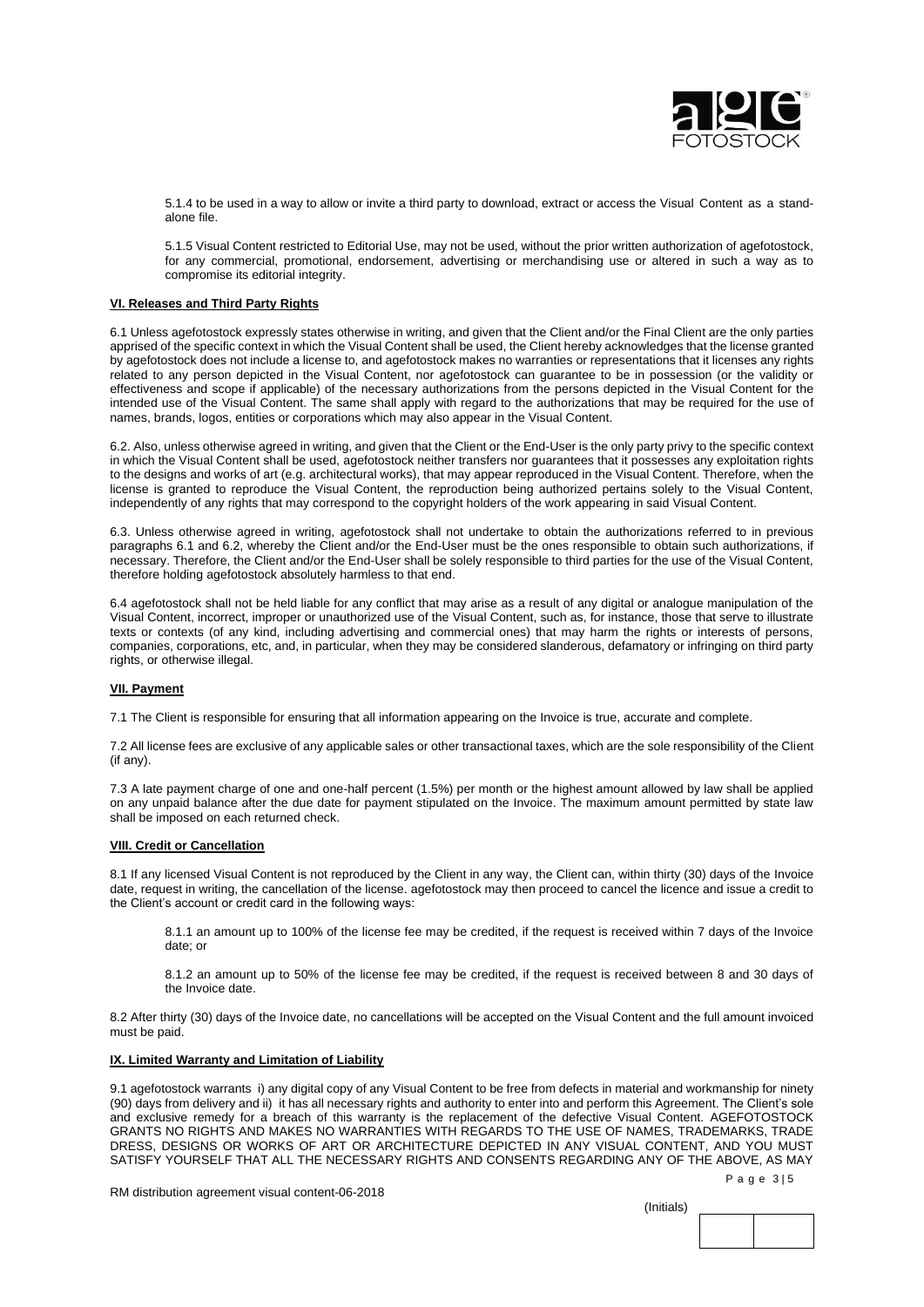

BE REQUIRED FOR THE INTENDED USE HAVE BEEN OBTAINED. WHILE AGEFOTOSTOCK MAKES EFFORTS TO USE ACCURATE CAPTION INFORMATION, AGEFOTOSTOCK DOES NOT WARRANT THAT SUCH INFORMATION IS ACCURATE. AGEFOTOSTOCK MAKES NO OTHER WARRANTY, EXPRESS OR IMPLIED REGARDING ANY VISUAL CONTENT INCLUDING, WITHOUT LIMITATION, THAT THE VISUAL CONTENT IS ERROR FREE, THE IMPLIED WARRANTIES OF MERCHANTABILITY AND FITNESS FOR A PARTICULAR PURPOSE.

9.2 EXCEPT FOR ANY LIABILITY WHICH CANNOT BY LAW BE EXCLUDED OR LIMITED, NEITHER AGEFOTOSTOCK NOR ANY AGEFOTOSTOCK SUBSIDIARY, SUCCESSOR, PARENT, AFFILIATE, PARTNER, OFFICER, DIRECTOR, EMPLOYEE, CONTENT PROVIDER, LICENSOR, DISTRIBUTOR OR AGENT SHALL BE LIABLE FOR ANY DAMAGES, OR LOSS OF PROFITS OR ANY OTHER DAMAGES, COSTS OR LOSSES ARISING OUT OF THE USE OR INABILITY TO USE THE VISUAL **CONTENT.** 

9.3 THE REPRESENTATIONS AND WARRANTIES MADE BY AGEFOTOSTOCK IN THIS AGREEMENT APPLY ONLY TO THE VISUAL CONTENT AS DELIVERED BY AGEFOTOSTOCK AND WILL BE INVALID IF THE VISUAL CONTENT IS USED IN ANY MANNER NOT SPECIFICALLY AUTHORIZED IN THIS AGREEMENT.

## **X. Data Protection**

10.1 In compliance with applicable data protection laws, agefotostock hereby informs the Client that any personal data provided to agefotostock for the purposes of servicing the Client, which may include, but is not limited to, personal data of the Client's representative or any other individual which may be required to fulfil this Agreement shall be processed and controlled by agefotostock.

10.2 This information will be processed and controlled by agefotostock and used for internal purposes only and more particularly to fulfil licensing transactions, maintain the Client's account and send marketing communication to inform the Client of new products or services or for promotional purposes to send the Client updates on our latest promotions and offers. The personal data will be kept by agefotostock for as long as required to fulfill the purposes which justified its collection.

10.3 The Client represents and warrants to agefotostock that, prior to disclosing to agefotostock any personal data of any individual required to fulfil this Agreement (other than the individual who accepts this Agreement in his/her name and on his/her behalf), the Client shall notify this individual of : i) his/her disclosure of his/her personal data to agefotostock for the purposes specified in the present Agreement, ii) the personal data which is being disclosed in this regard and; iii) agefotostock's identity and address. The Client accepts and agrees to indemnify and hold harmless agefotostock for their failure to comply with this obligation.

10.4 agefotostock is the controller of the personal data submitted in accordance with this Agreement. The personal data may also be processed or stored by any affiliate of agefotostock.

10.5 The data subject shall have the right, within the limits and conditions legally established, to request from us access to and rectification or erasure of his/her personal data, the right to restrict processing, object to processing as well as the right to data portability by sending the petition to the attention of the legal department at [legal@agefotostock.com](mailto:legal@agefotostock.com) or by regular mail to Pallars 99, Office 14, 08018 Barcelona, Spain. If you believe that your privacy rights have been infringed, you have the right to make a complaint about how we process your personal data to the relevant Supervisory Authority which in this case is the "Agencia Española de Protección de Datos" (AEPD). To get more detailed information on the processing of your personal data you can review our Privacy Policy at [www.agefotostock.com.](http://www.agefotostock.com/)

#### **XI. Unauthorized uses and Indemnification**

11.1 Any use of any Visual Content in a manner not expressly authorized by/or in breach of the present Agreement constitutes infringement of copyright, entitling agefotostock to exercise all rights and remedies available under applicable copyright and other laws.

11.2 The Client agrees to indemnify and hold harmless agefotostock and its content providers, officers, directors, employees, contractors, subsidiaries, partners, affiliates, licensors and distributors or agents against all claims (including without limitation, claims by third parties), liability, damages, judgments, settlements, costs and expenses, including reasonable legal fees and expenses, arising out of or related to i) the Client's breach of any terms and conditions or restrictions of the present Agreement (including any terms, conditions and restrictions included on the Invoice); ii) the Client's use or modification of the Visual Content or the combination of any Visual Content with any text or other Visual Content; iii) Client's failure to obtain from third parties all necessary permissions to use the Visual Content; and iv) any unauthorized use of the Visual Content.

#### **XII. Severability**

12.1 Should any provision of this Agreement be found invalid, illegal or unenforceable in any respect, the validity, legality and enforceability of the remaining provisions shall not be affected and shall remain in full force and effect. Such provisions shall be revised only to the extent necessary to make them enforceable.

#### **XIII. Entire Agreement, Waiver**

13.1 This Agreement contains all the terms of the license agreement for the Visual Content and no terms or conditions may be added or deleted unless made in writing and signed by an authorized representative of both parties. In the event of any

RM distribution agreement visual content-06-2018

(Initials)



Page 4 | 5